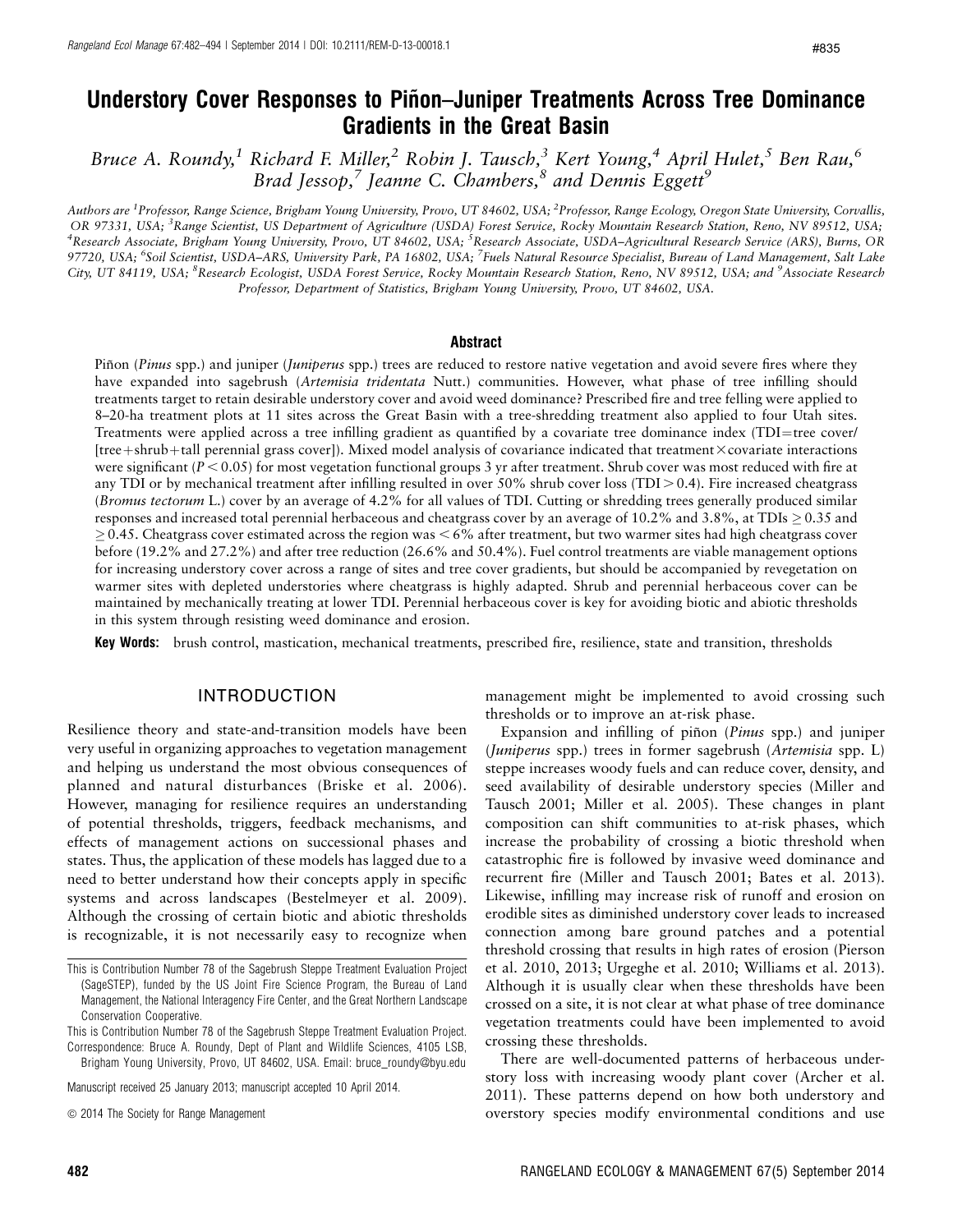

Figure 1. Initial tree and perennial understory cover in relation to tree dominance index (tree cover/[tree  $+$  shrub  $+$  tall perennial grass cover]) for 11 sagebrush steppe sites encroached by piñon or juniper trees across the Great Basin.

resources in time and space within the environmental context of the site (Archer et al. 2011). For example, as piñon and juniper tree cover and density increase, the decline of shrub and perennial herbaceous cover and biomass may be exacerbated on soils with shallow rooting depth or site aridity (Miller et al. 2000, 2005). Mountain big sagebrush (Artemisia tridentata Nutt. subsp. *vaseyana* [Rydb.] Beetle) declines to  $\lt 25\%$  of maximum potential as trees increase to 50% of their maximum potential cover (Tausch and West 1995; Miller et al. 2005). Successional theory applied to restoration ecology considers that potential for a restoration pathway is highly dependent on the kind, extent, and dominance of residual species and integrity of ecosystem properties after disturbance (Everett and Sharrow 1985; Briske et al. 2006).

The critical question is how much cover and density of desirable residual plants are needed for community recovery and prevention of weed dominance following tree reduction? Weed dominance is facilitated by an increase in available resources (Davis et al. 2000). Weed dominance in sagebrush communities is resisted by dominance of perennial grasses (Chambers et al. 2007; Blank and Morgan 2012; Reisner et al. 2013), which use soil water and nutrient resources that cheatgrass depends on for growth and seed production (Ryel et al. 2008, 2010). Juniper trees are also major water users (Ryel et al. 2010) and their expansion increases the extent of undercanopy patches of fertility as they accumulate and drop high C: N biomass (Rau et al. 2011). Trees, shrubs, and perennial and annual herbaceous life-forms in sagebrush communities have different rooting depths and access different matric potential ranges of available water. However, critical spring growth depends on a relatively shallow (0–0.3-m) soil depth where roots and nutrients are most concentrated and where N diffusion to roots occurs at soil matric potentials  $> -1.5$  MPa (Ryel et al. 2008, 2010; Leffler and Ryel 2012). Reduction of any major water user in these communities will free up resources for use and expansion by another growth form (Leffler and Ryel 2012). The reduction of woody vegetation generally increases time of available soil water and available N (Bates et al. 2000, 2002; Archer et al. 2011; Young 2012; Young et al. 2013b; Roundy et al. 2014). The extent and kind of residual plants left to use resources freed up by tree

reduction or other disturbances should be a major determinant of successional trajectories (Bates et al. 2013).

Disturbances in expansion woodlands include broadcasttype natural disturbances such as wildfire and insect outbreaks, or management actions including prescribed fire, chaining, or more selective treatments such as tree reduction by cutting or shredding (Tausch et al. 2009; Evers et al. 2013). Decreases in cover of nonsprouting shrubs and herbaceous vegetation following fire depend on fire intensity and species sensitivity (Pyke et al. 2010; Miller et al. 2013). Typical response to prescribed fire in expansion woodlands is greatly decreased sagebrush cover, initial reduction but eventual recovery of perennial grasses, and a wide range of perennial forb and invasive grass responses depending on residual plants, propagule pressure, and adaptability to the abiotic environment (Bates et al. 2013; Miller et al. 2013, 2014). A few years after prescribed fire or mechanical tree reduction, perennial tall grasses generally return to pretreatment cover or increase unless they had limited initial cover (Bates et al. 2013; Miller et al. 2014). However, there are very few direct side-by-side comparisons evaluating vegetation response between these two treatments in the Great Basin (Miller et al. 2014).

Recognizing the importance of understory residuals to management outcomes, Miller et al. (2005) have categorized tree encroachment into three phases based on relative cover of trees, shrubs, and perennial herbs. However, tree canopy increases and understory cover losses form a continuum (Fig. 1). Management for resilience in conifer-encroached shrublands should be based on understanding where abiotic and biotic thresholds may occur as tree cover increases and understory cover decreases with infilling (Bates et al. 2013). Therefore plant response variables such as cover and biomass must be measured in response to the continuum of tree dominance or cover at the time treatments are implemented. A useful tree dominance index (TDI) would include major resource users in the community, e.g., TDI=tree cover/  $(tree + shrub + tall$  perennial grass cover). This index features the principal competitors for resources (Ryel et al. 2008, 2010) and excludes short grasses such as Sandberg bluegrass (Poa secunda J. Presl.) and perennial forbs, which tend to grow early in spring and avoid late-spring effects of limited soil water depleted by the larger growth forms.

A limitation of most studies conducted in the Great Basin is that results and inferences may be specific to the sites studied in a region that has a wide range of abiotic conditions. To best recommend management of tree-encroached shrublands, we need to determine whether there are regional responses to treatments. It is critical to address how vegetation responds to treatments across a tree dominance gradient as we attempt to identify potential thresholds (Bates et al. 2013). Two possible interrelated responses could signal a threshold of tree dominance above which vegetation does not respond favorably to tree control: 1) failure of perennial herbaceous vegetation to increase and 2) dominance of invasive weeds such as cheatgrass. Ultimately, we consider that the community is at risk of crossing a biotic threshold with increased potential for recurrent fire when invasive weed cover exceeds that of desirable perennial species as indicated by continued weed dominance rather than increased desirable perennial dominance over time (Bates et al. 2013). This determination is not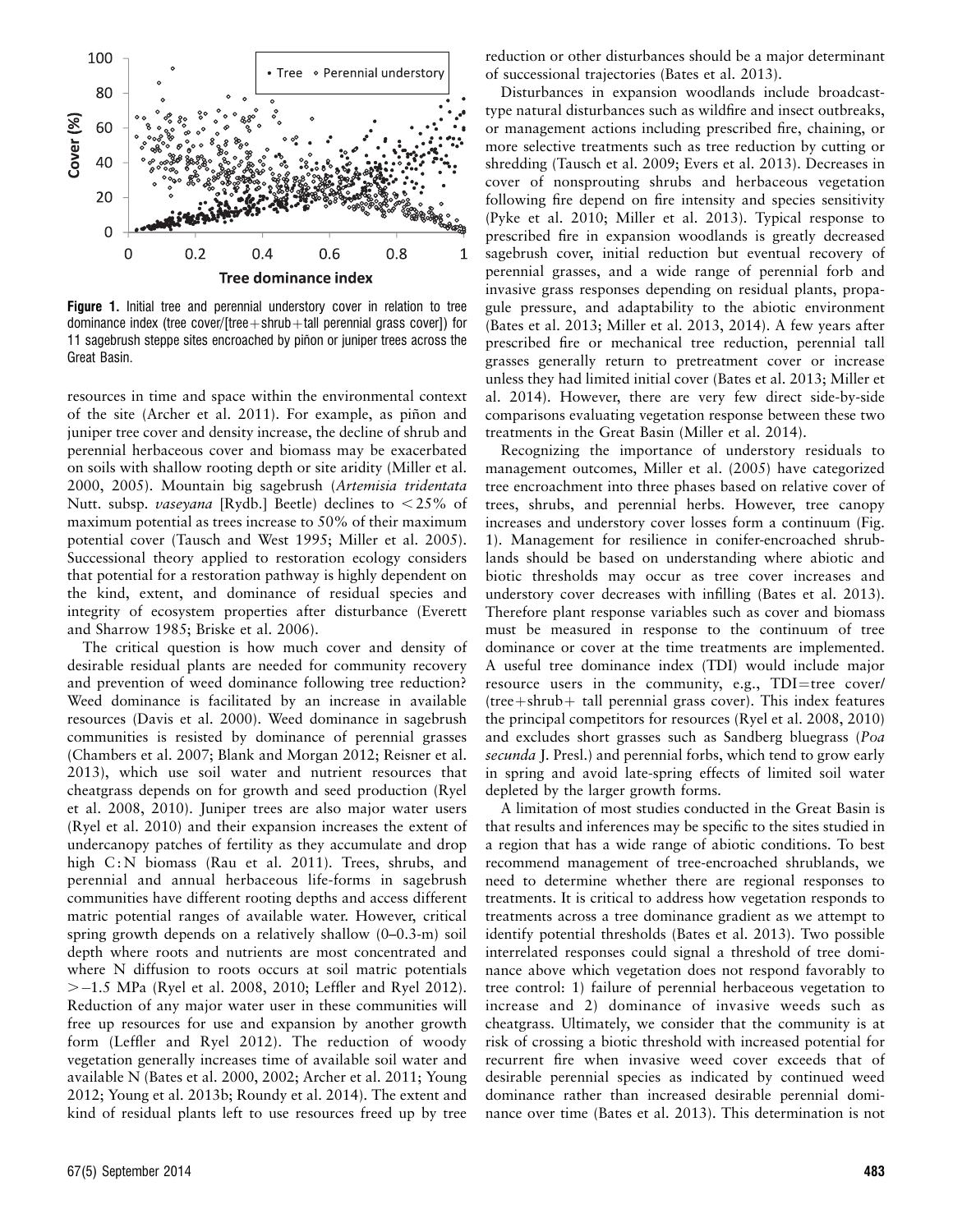possible in a short-term study, but trajectories may still be identified. In this study, we measured the effects of piñon and juniper tree infilling on vegetation response to management treatments designed to reduce or redistribute woody fuels on sites located across a large geographic area. Our objective was to identify ranges of pretreatment tree dominance where vegetation treatments significantly affected understory vegetation response.

## METHODS

#### Study Area

Study sites included four western juniper (Juniperus occidentalis Hook.) sites in California and Oregon, three singleleaf piñon (Pinus monophylla Torr.& Frém.)–Utah juniper (Juniperus osteosperma [Torr.] Little) sites in central Nevada, and two Utah juniper and two Utah juniper–Colorado piñon (Pinus edulis Engelm.) sites in Utah (McIver et al. 2010, McIver and Brunson 2014; 2014; Miller et al. 2014). The sites selected have been variously referred to as wooded shrublands (Romme et al. 2009), expansion woodlands (Miller et al. 2008; McIver et al. 2010), or conifer-encroached shrublands (Miller et al. 2014). Trees had invaded sagebrush (Artemisia spp.) communities on loamy soils and native species were still present in the understory across a range of tree cover. Sites represented a wide range in elevation, soil, and climatic conditions, but some regional characteristics were evident. Sites followed changes in elevation across the Great Basin from lowest on the west, to highest in the middle, to lower on the east. On the northwestern Great Basin sites, soils were derived from basalt lava flows and the climate was Pacific maritime, with most precipitation falling between November and June (McIver et al. 2010; McIver and Brunson 2014; Rau et al. 2011; Miller et al. 2014). The central and eastern sites included igneous-, metamorphic-, and sedimentary-based soils which were carbonatic, and the climate was more continental, with lower precipitation between November and June, and highly variable summer precipitation mainly in July and August.

#### Experimental Design and Treatments

Treatments were applied across the region as a randomized complete block, with each of the 11 sites considered a block. We attempted to place treatment plots at each site on the same ecological site and to include a wide range of tree cover (Miller et al. 2014). Plots were fenced where necessary to exclude livestock grazing. At each site in the network, there were three 8–20-ha treatment plots: an untreated control plot, a broadcast burn treatment plot, and a tree cut-and-leave treatment plot. In addition, the four Utah sites had a tree mastication or shred treatment plot as described in Cline et al. (2010). Because plots could not all be burned in the same year (Miller et al. 2014), treatments were applied in 2006, 2007, and 2009 in a staggerstart design (Loughlin 2006). This design avoids the potential restricted inferences associated with implementing all treatments under the same set of climatic conditions. Plots were burned between August and October and trees were cut or shredded from September through November. All trees  $>2$  m tall were cut or shredded and debris left in place on the ground.

Trees were masticated with a Fecon<sup>®</sup> Bull Hog<sup>®</sup> attachment (Fecon Inc., Lebanon, OH). Tree canopy cover was reduced to  $<$  5% in the burn plots and  $<$  1% in the mechanically treated plots.

#### Vegetation Measurements

Cover was measured by species, but categorized into shrub, tall grass (deep-rooted), short grass (shallow-rooted, in this study only Sandberg bluegrass was considered short grass), and perennial forb functional groups, as well as annual forbs, cheatgrass, and bare ground. Cover was measured along five permanent 30-m transects placed at 2 m, 7 m, 15 m, 23 m, and 28 m along the 33-m baseline of 15 randomly placed  $30 \times 33$  m subplots per treatment plot (McIver et al. 2010; Miller et al. 2014). To randomly locate subplots that covered the range in tree cover, we randomly selected more subplots than necessary and then chose subplots from the random population that covered the tree dominance range. All species and bare ground were sampled at 0.5-m intervals along each transect  $(n=300)$ points  $\cdot$  subplot<sup>-1</sup> or 4500 points  $\cdot$  treatment plot<sup>-1</sup>) using the point-intercept method (Herrick et al. 2009). Foliar cover of each functional group was recorded as a single hit at each point if the point came in contact with that functional group. Shrub canopy cover rather than shrub foliar cover was recorded when the point fell within the living canopy perimeter. More than one functional group could be recorded at a single point but only one hit was recorded per functional group or cheatgrass at a single point. Bare ground was recorded only if it was the first and only hit. This method was used to calculate percentage of cover values for each subplot that were continuous, not binomial.

Pretreatment live canopy cover of all trees  $> 0.5$  m tall within each subplot was recorded by measuring the longest (D1) and perpendicular (D2) crown diameters. Crown area (A) was calculated for each tree by  $A = \pi (D1 \cdot D2)/4$  (Tausch and Tueller 1990). Tree canopy cover was estimated for each subplot by summing the crown area for each tree in the subplot and dividing by subplot area.

#### Analysis

To determine an appropriate response model, we graphed functional group cover as the dependent variable across both pretreatment tree cover and TDI (TDI=tree cover/[tree covershrub cover+tall perennial grass cover]) for each site and for all sites using subplot data as individual points (e.g., Fig. 1). We noted a continuous linear or curvilinear response of functional group cover to pretreatment tree cover or TDI for both untreated and treated plots. Analysis of covariance is well suited to determine effects of a continuous covariate (TDI or tree cover) on treatment differences (Littell et al. 2006). Therefore, mixed-model analysis of covariance and Proc Glimmix (SAS version 9.3, SAS Institute, Inc., Cary, NC) were used to determine significance of treatments, covariates, and interactions using F tests from maximum likelihood estimation (Littell et al. 2006). Variables analyzed were functional cover groups, including shrubs, tall perennial grass, short perennial grass, total perennial grass, perennial forbs, total perennial forbs and grasses, annual forbs, cheatgrass, and bare ground. Blocks (sites) were considered random and treatments fixed,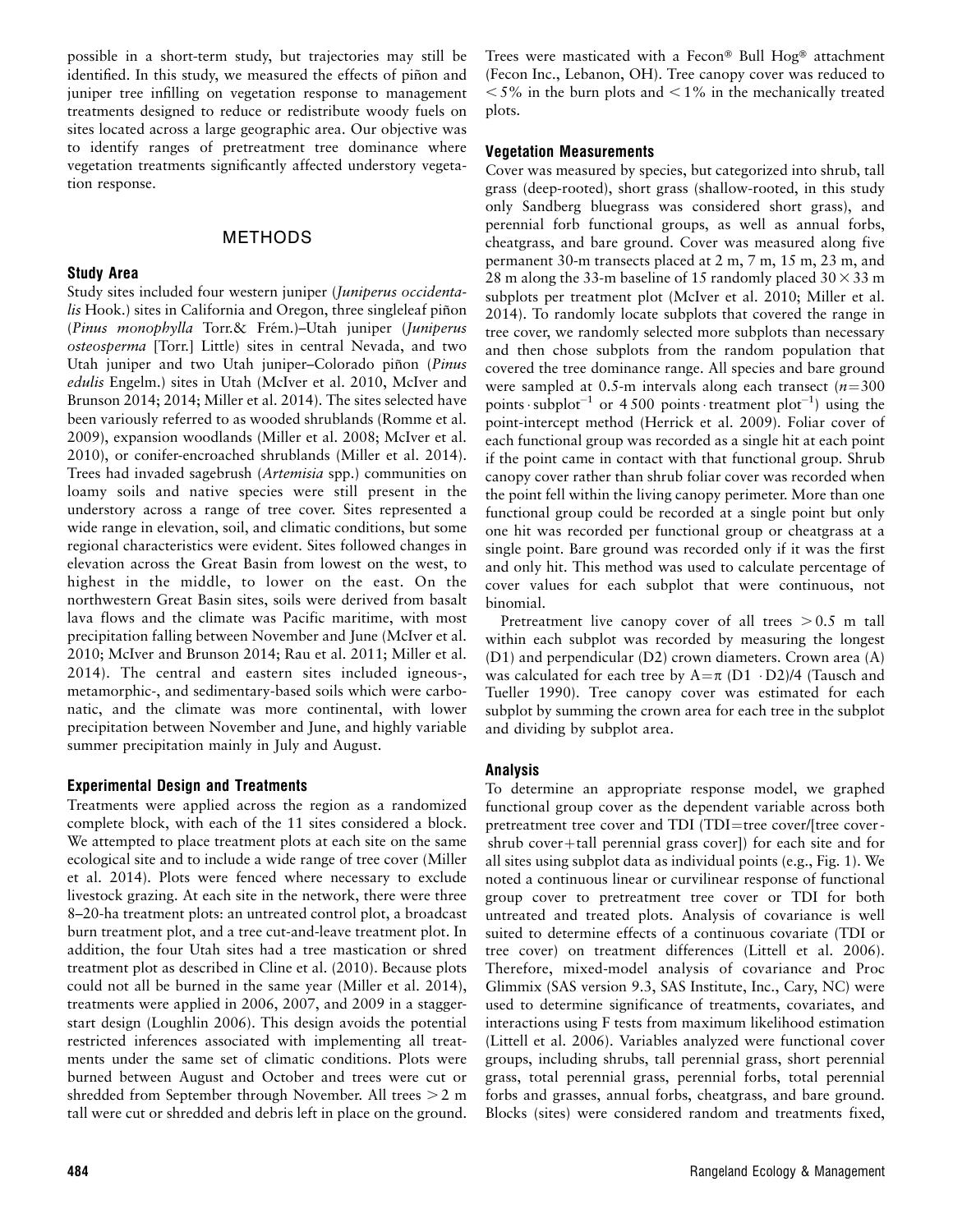

Figure 2. Mean, maximum, and minimum tree cover for 11 piñon or juniper sites across the Great Basin arranged form northwest on the left to southeast on the right. TDI indicates tree dominance index (tree cover/[tree+shrub+tall perennial grass cover]). Tree cover means and standard errors and TDI means calculated from three to four treatment plot means at each site. Soil depth means calculated from 9 to 12 cores per site. BM indicates Blue Mountain; WB, Walker Butte; BC, Bridge Creek; DR, Devine Ridge; SV, Seven Mile; MC, Marking Corral; SR, South Ruby; ST, Stansbury; ON, Onaqui; SC, Scipio; and GR, Greenville.

while subplots were considered subsamples. To provide the strongest inferences, we analyzed the data in a number of ways. Analysis of covariance was conducted comparing untreated and treated plots at 2 yr and 3 yr posttreatment and also using the difference between 2-yr and 3-yr posttreatment and pretreatment cover for each subplot. For each of these analyses of covariance, two covariates were analyzed separately: pretreatment tree cover and TDI.

We analyzed data for 2 yr and 3 yr after treatment separately for each year because each year included different sites. All 11 sites were analyzed 2 yr after treatment, but only nine sites were analyzed 3 yr after treatment. The Stansbury site burned in a wildfire before the third year and the South Ruby site had not completed 3 yr since treatment by the time the current analysis was completed.

Cover data were normalized using the arcsine square root transformation prior to statistical analysis. Observation of residual plots indicated assumptions were met for analysis of covariance. Covariates were not transformed. Each subplot provided a covariate value and values for functional group and cheatgrass cover variables. Subplots are considered as subsamples measured across main plot treatments to provide responses associated with a range of covariate values and are legitimate data points for analysis of covariance (Littell et al. 2006). When treatment by covariate interactions were found to be significant ( $P < 0.05$ ), the Tukey test was used to determine significant differences among treatments for each 0.05 increment of TDI or each 5% increment of pretreatment tree cover. This was specifically relevant to our main objective of determining the pretreatment tree cover or TDI ranges where functional group cover responses varied significantly among treatments. We adjusted for false positives from multiple comparisons by using a value of  $P < 0.01$ . Model estimates of functional group response variables were back-transformed for graphing posttreatment response.

Our study did not have within-site replication of treatments to directly test site by treatment and covariate interactions. to make inferences about response of specific sites relative to regional responses. For example, to assess relationships of TDI and perennial herbaceous cover to cheatgrass cover, we regressed TDI and perennial herbaceous cover on cheatgrass cover for specific sites. We similarly regressed cheatgrass : perennial herbaceous cover ratio on pretreatment TDI. Our inferences based on these regressions are restricted to the specific sites analyzed, but may be important in helping us determine the kinds of sites that are more or less resistant to weed dominance and why.

However, we plotted subplot data and used simple regressions

# RESULTS

#### Pretreatment Differences

Sites varied in mean and mean maximum tree cover and TDI before treatment implementation as calculated across pretreatment plots (Fig. 2). Two western juniper sites, Walker Butte and Bridge Creek, as well as the Onaqui juniper site in Utah, had  $<$  35% maximum tree cover. The other two western juniper sites, Blue Mountain and Devine Ridge, and the three remaining juniper or juniper-piñon Utah sites—Scipio, Greenville, and Stansbury—had intermediate tree cover (mean maximum of 46–51%). The highest maximum tree cover group (mean maximum 57–75%) included only the central Nevada piñon-juniper sites, Marking Corral, Seven Mile, and South Ruby. Soil depths ranged from 68 cm to 78 cm for most sites, but were deeper (86–88 cm) for the central Nevada sites and shallower (33–43 cm) for the Stansbury and Devine Ridge sites (Fig. 2). Precipitation was generally highest on the western juniper sites, lowest on the piñon–juniper sites in Nevada, and intermediate for the juniper–piñon sites in Utah (McIver and Brunson 2014). Based on 30-yr estimates from PRISM Climate Group (2011), exceptions were Walker Butte, which had exceptionally low precipitation for western juniper, and Stans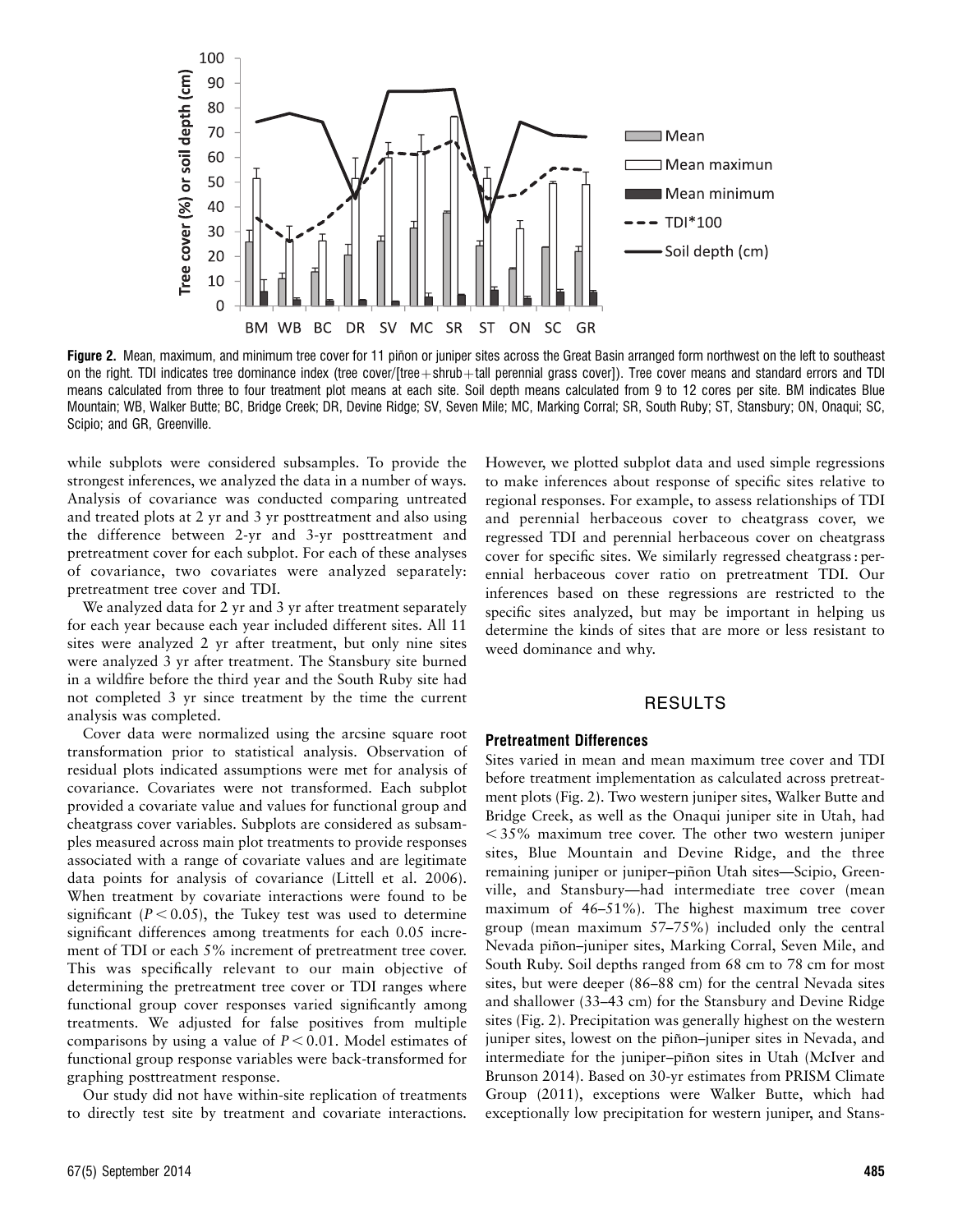Table 1. Probability  $>$  F for understory cover for untreated control plots and burn and cut fuel control treatments in relation to tree dominance at the time of treatment as measured by the covariate tree dominance index. Analyses were conducted separately for pretreatment, 2 yr, and 3 yr after treatment.

|                                 | Shrub      | Tall grass | Short grass | Total grass | Forb       | Total perennial herbaceous | Annual cheatgrass | Bare ground |
|---------------------------------|------------|------------|-------------|-------------|------------|----------------------------|-------------------|-------------|
| Pretreatment (11 sites)         |            |            |             |             |            |                            |                   |             |
| T <sup>1</sup>                  | 0.514      | 0.0142     | 0.1565      | 0.0014      | 0.4152     | 0.1264                     | 0.7488            | 0.5059      |
| TDI                             | $<$ 0.0001 | $<$ 0.0001 | < 0.0001    | < 0.0001    | $<$ 0.0001 | $<$ 0.0001 $\,$            | 0.0026            | < 0.0001    |
| $T \times TDI$                  | 0.3069     | 0.609      | 0.0134      | 0.0177      | 0.4757     | 0.1603                     | 0.7947            | 0.2093      |
| Pretreatment (9 sites)          |            |            |             |             |            |                            |                   |             |
|                                 | 0.0512     | 0.327      | 0.2559      | 0.0727      | 0.4414     | 0.6921                     | 0.8156            | 0.0999      |
| <b>TDI</b>                      | $<$ 0.0001 | $<$ 0.0001 | $<$ 0.0001  | < 0.0001    | < 0.0001   | $<$ 0.0001                 | 0.0425            | < 0.0001    |
| $T \times TDI$                  | 0.0559     | 0.9576     | 0.0088      | 0.1223      | 0.8093     | 0.3814                     | 0.6371            | 0.0124      |
| Posttreatment year 2 (11 sites) |            |            |             |             |            |                            |                   |             |
|                                 | $<$ 0.0001 | 0.0011     | 0.786       | 0.0046      | 0.1107     | 0.095                      | 0.142             | 0.4898      |
| TDI                             | $<$ 0.0001 | $<$ 0.0001 | < 0.0001    | < 0.0001    | < 0.0001   | $<$ 0.0001                 | 0.6655            | 0.0169      |
| $T \times TDI$                  | $<$ 0.0001 | 0.4356     | 0.5241      | 0.0791      | 0.0003     | 0.0213                     | 0.022             | 0.1308      |
| Posttreatment year 3 (9 sites)  |            |            |             |             |            |                            |                   |             |
|                                 | $<$ 0.0001 | 0.3075     | 0.1263      | 0.1451      | 0.1308     | 0.8481                     | 0.0484            | 0.3023      |
| <b>TDI</b>                      | $<$ 0.0001 | $<$ 0.0001 | $<$ 0.0001  | < 0.0001    | < 0.0001   | $<$ 0.0001                 | 0.0013            | 0.2266      |
| $T \times TDI$                  | $<$ 0.0001 | 0.0099     | 0.0845      | 0.0219      | < 0.0001   | 0.0002                     | 0.0055            | 0.2044      |

<sup>1</sup>T indicates treatment; TDI, tree dominance index. Bolded values indicate F significance ( $P < 0.05$ ).

Table 2. Range of the pretreatment tree dominance index (TDI) covariate where significant differences  $(P<0.01)$  in fuel control treatments were found for vegetation cover variables for 2 and 3 yr after treatment. The shred treatment was implemented only on Utah sites, while all other treatments were implemented on all sites. Comparisons with  $\leq 1$  indicate that the comparison was significant for all values of TDI.

| Cover variable         | Year 2 response     | TDI <sup>1</sup> | Year 3 response     | TDI          |
|------------------------|---------------------|------------------|---------------------|--------------|
| Shrub                  | $Burn <$ untreated  | < 0.9            | $Burn <$ untreated  | < 0.75       |
|                        | $Cut =$ untreated   | $<$ 1            | $Cut$ > untreated   | $0.3 - 0.75$ |
|                        | $Shred =$ untreated | $\leq$ 1         | $Shred =$ untreated | $\leq$ 1     |
|                        | $Cut$ $>$ burn      | $<$ 1            | $Cut$ $>$ burn      | < 0.75       |
|                        | Shred > burn        | < 0.65           | Shred > burn        | < 0.65       |
|                        | $Cut$ > shred       | $\leq 0.05$      | $Cut$ $>$ shred     | < 0.35       |
| Tall grass             | $Burn =$ untreated  | $\leq$ 1         | $Burn = untreated$  | $<$ 1        |
|                        | $Cut >$ untreated   | $\leq$ 1         | $Cut >$ untreated   | > 0.15       |
|                        | $Shred >$ untreated | < 0.85           | $Shred >$ untreated | $\leq$ 1     |
|                        | $Cut$ $>$ burn      | $\leq$ 1         | $Cut$ $>$ burn      | > 0.35       |
|                        | Shred > burn        | < 0.55           | $Shred = burn$      | $<$ 1        |
|                        | $Cut =$ shred       | $<$ 1            | $Cut =$ shred       | > 0.05       |
| <b>Total perennial</b> | $Burn =$ untreated  | $<$ 1            | $Burn >$ untreated  | $\geq 0.7$   |
| herbaceous             | $Cut >$ untreated   | > 0.25           | $Cut >$ untreated   | > 0.35       |
|                        | $Shred >$ untreated | $0.4 - 0.85$     | $Shred =$ untreated | $\leq$ 1     |
|                        | $Cut$ $>$ burn      | > 0.05           | $Cut = burn$        | $<$ 1        |
|                        | Shred > burn        | < 0.5            | $Shred = burn$      | $<$ 1        |
|                        | $Cut =$ shred       | $\leq$ 1         | $Cut =$ shred       | $\leq$ 1     |
| Cheatgrass             | $Burn >$ untreated  | > 0.55           | $Burn >$ untreated  | $<$ 1        |
|                        | $Cut$ > untreated   | 1                | $Cut$ > untreated   | $\geq 0.45$  |
|                        | $Shred =$ untreated | $\leq$ 1         | $Shred >$ untreated | > 0.55       |
|                        | $Cut = burn$        | $\leq$ 1         | $Cut = burn$        | $<$ 1        |
|                        | $Shred = burn$      | $<$ 1            | $Shred = burn$      | $<$ 1        |
|                        | $Cut =$ shred       | $\leq$ 1         | $Cut =$ shred       | $\leq$ 1     |

<sup>1</sup>TDI indicates tree dominance index.

bury, which had exceptionally high precipitation for Utah juniper.

Before treatment, plots were generally statistically similar  $(P > 0.05)$  for most understory cover variables across all sites or blocks in the region (Table 1). An exception was that tall grass and total perennial grass cover varied among treatment plots for the 11 sites used to compare treatment plots 2 yr after treatment (Table 1). Third-year data for the South Ruby and Stansbury sites were not available, and when these two sites were excluded from the pretreatment analysis, there were no significant pretreatment differences (Table 1). Pretreatment functional group cover generally decreased  $(P < 0.05)$  with increasing TDI for both the 11- and 9-site analyses. Cover decreased to  $<$  50% of maximum cover (TDI=0) at TDI  $>$  0.4 for shrubs and  $> 0.7$  for perennial herbs. The pretreatment treatment by covariate interaction was generally not significant, except for short grass cover for both the 11- and 9-site analyses and for total grass cover for the 11-site analysis (Table 1). Lack of differences in pretreatment plots, consistency of covariate significance, and lack of significant treatment by covariate interactions for pretreatment data across the region allow us to conclude that posttreatment differences among treatments are a result of the treatments themselves, rather than preexisting differences.

#### Posttreatment Responses

Although the functional group cover responses were analyzed two different ways, results were similar using either TDI or tree cover as covariates. For simplicity we include results from all analyses in Tables S1 and S2 and Figure S1 (available online at http://dx.doi.org/10.2111/REM-D-13-00018.s1; http://dx.doi. org/10.2111/REM-D-13-00018.s2; http://dx.doi.org/10.2111/ REM-D-13-00018.s3). Here we present only results of the posttreatment analysis using TDI as the covariate (Tables 1 and 2; Fig. 3). Treatment by covariate interactions became more obvious during the third than during the second year after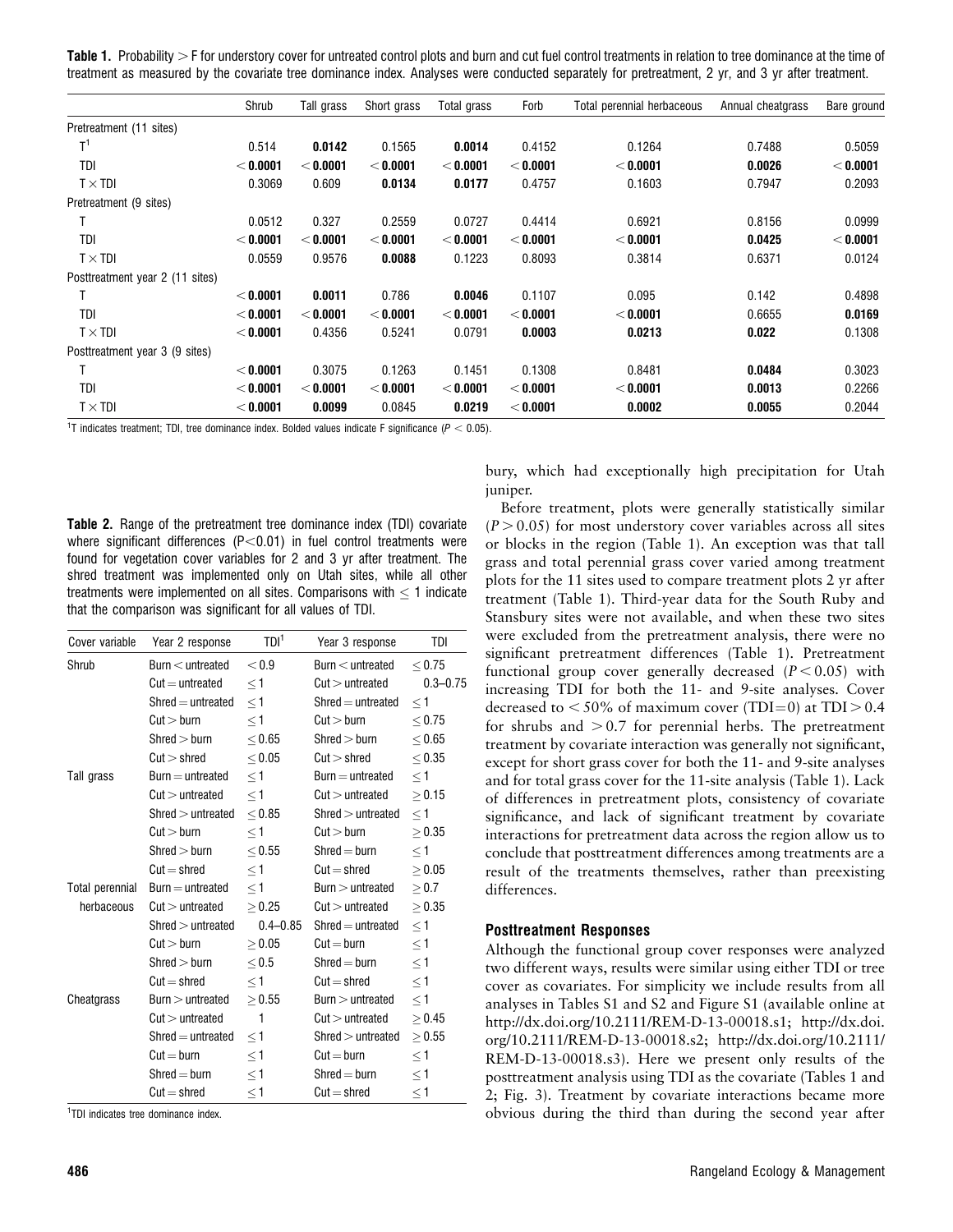

**Figure 3.** Vegetation cover 3 yr after treatment in relation to pretreatment tree dominance index.

treatment (Table 1). By the third year after treatment, the treatment by TDI covariate interaction was significant  $(P < 0.05)$  for all cover variables except bare ground and short grass cover (Table 1). The treatment by covariate interaction was also significant  $(P < 0.01)$  for annual forb cover. Significance of the treatment by covariate interaction indicates that treatment responses must be compared at specific TDI covariate values to determine ranges of TDI over which treatments differ or not.

Prescribed fire reduced shrub cover relative to the untreated control at all but the upper ranges of TDI where there was limited shrub cover at time of treatment (Fig. 3; Table 2). By 3 yr after treatment, the maximum difference in shrub cover between untreated control and burn treatments was 13.8% at a TDI of 0 (0% tree cover). Cutting or shredding maintained similar or greater shrub cover as on the untreated control plots and also resulted in greater shrub cover than the burn plots, especially at low to mid TDI (Fig. 3; Table 2). Burning had no effect on tall grass cover relative to the untreated control 2 yr and 3 yr after treatment (Fig. 3; Table 2). Cutting increased tall grass cover relative to untreated control plots for most values of TDI. Maximum increase in tall grass cover for cut compared to no treatment after 3 yr was 8.8% at a TDI of 1 (Fig. 3). Understory response to shredding was generally similar to that of cutting, although cutting maintained 11% and 5% higher shrub cover than shredding in years 2 and 3 at low to mid TDI (Fig. 3; Table 2). Cutting produced greater tall grass cover than burning at all ranges of TDI in year 2, and at mid to high ranges of TDI by year 3 (Fig. 3; Table 2). Shredding produced greater tall grass cover than burning at low to mid ranges of TDI in year 2, but produced similar cover as burning in year 3. Tall grass cover on cut and shred plots was similar for most ranges of TDI (Fig. 3; Table 2). Short grass cover differed significantly among treatments before treatment implementation (Table 1). Posttreatment differences among treatments were small (Fig. 3), and Tukey tests showed no significant differences among treatments in short grass cover for any ranges of TDI. Perennial forb cover was much lower than perennial grass cover (Fig. 3),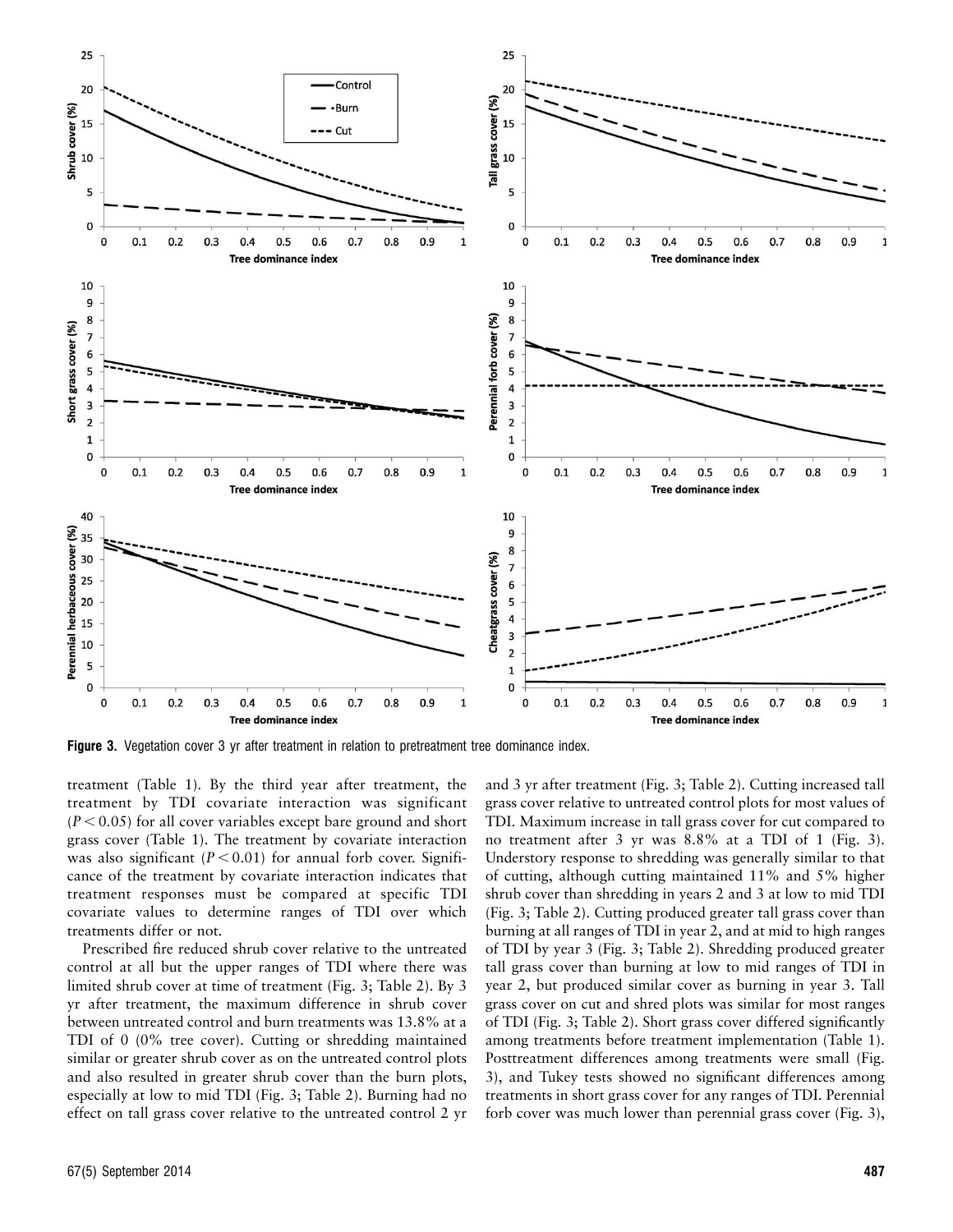

**Figure 4.** Cheatgrass cover in relation to perennial herbaceous cover on untreated and burned or mechanically treated plots on two sites with high cheatgrass cover.

but had a significant ( $P < 0.05$ ) treatment by TDI covariate interaction (Table 2). Three years after treatment, perennial forb cover was greater on burn than untreated plots at a TDI  $\geq$  0.6, and was greater on cut than untreated plots at a TDI of  $\geq$  0.7(Fig. 3).

Total perennial herbaceous cover was composed primarily of tall and short grass cover and therefore showed a similar response to treatment as did tall grass cover (Fig. 3; Table 2). Total perennial herbaceous cover was similar for untreated and burn plots 2 yr after treatment but was higher on the burn than untreated plots at mid to high ranges of TDI 3 yr after treatment (Fig. 3; Table 2). The cut treatment had higher cover than the untreated control at mid to high ranges of TDI and greater cover than burn plots at all but the lowest TDI  $(< 0.05)$ . Maximum increase in year 3 for cutting compared to no treatment was 13.1% at a TDI of 1, and for cutting compared to burning was 6.6% at a TDI of 1. Perennial herbaceous cover was statistically similar on shred and cut plots (Table 2).

Across the region, cheatgrass cover was limited on untreated control and pretreatment plots, but varied slightly with TDI (Table 1; Fig. 3). After treatment, cheatgrass cover increased mainly at mid to high TDI, although by year 3 cheatgrass was higher on burned than on untreated plots at all values of TDI (Table 2). Burning or mechanical treatments resulted in similar increases in cheatgrass cover, but across the region actual cover increases were small  $\ll 4.2\%$  on burn and cut plots, and  $<$  13.8% on shred plots by the third year; Fig. 3). Burning increased cheatgrass cover relative to no treatment at lower pretreatment TDI than did cutting (Table 2). Annual forb cover was also limited on untreated plots and decreased with increasing TDI, ranging from 4% to 1% at low to high TDI. After treatment, annual forb cover increased with increasing pretreatment TDI. Burning increased annual forb cover by 10% to 15% from low to high TDI. Mechanical treatments increased annual forb cover by 2% to 5 % at mid to high TDI.

Our experimental design using sites as blocks does not specifically allow testing of site by treatment interactions. However, because it is highly relevant to a possible threshold crossing to cheatgrass dominance, cheatgrass cover among sites should be reported and inferences made for specific sites. Most sites had limited cheatgrass cover both before and 3 yr after treatment, except for Stansbury and Scipio. Pretreatment cheatgrass cover percentages from highest to lowest were as follows (mean percentage  $\pm$  SE): Stansbury, 27.2  $\pm$  1.8%; Scipio,  $19.2 \pm 1.6\%$ ; Devine Ridge,  $4.6 \pm 0.6\%$ ; Bridge Creek,  $2.5 \pm 0.6\%$ ; Greenville Bench,  $2.2 \pm 0.5\%$ ; Blue Mountain,  $1.9 \pm 0.4\%$ ; Onaqui,  $0.9 \pm 0.3\%$ ; South Ruby,  $0.3 \pm 0.7\%$ ;

Walker Butte,  $0.2 \pm 0.1\%$ ; Marking Corral,  $0.1 \pm 0.3\%$ ; and Seven Mile, 0. Although these percentages are low for most sites, 7 of the 11 sites had some subplots that had  $>8\%$ cheatgrass cover. For example, Devine Ridge had 11 subplots with  $> 8\%$  and Bridge Creek and Onaqui each had one subplot with  $>$  20% cheatgrass cover. Plotting and regressing pretreatment cheatgrass cover as a function of TDI indicated very weak association of these two variables for most sites ( $r^2$  = 0.0004 to 0.16). Slopes were limited (0.029% to 5.97% per 0.1 TDI), and were negative for 7 of the 10 sites that had some cheatgrass cover. In contrast, Stansbury had a strong negative association between cheatgrass cover and TDI  $(r^2=0.52,$  slope=-39.9%). At Stansbury in year 2 (year 3 values not available because the site burned in a wildfire), cheatgrass cover percentages averaged,  $18.6 \pm 2.7$  on untreated subplots,  $59.6 \pm 5.3$  on the burn, and  $41.2 \pm 1.6$  on the mechanically treated subplots. At Scipio, cheatgrass cover percentages in year 3 averaged  $2.0 \pm 0.4$  on the untreated subplots,  $25.5 \pm 3.2$  on the burn, and  $27 \pm 2.6$  on mechanically treated subplots. The Devine Ridge site, which had the maximum average cheatgrass cover of all the remaining sites, had posttreatment cheatgrass percentages on burned and mechanically treated plots of  $13.5 \pm 1.7$  and  $2.1 \pm 1.1$ , respectively, in year 3.

Across the region, cheatgrass cover was too low to make inferences about associated effects of perennial herbaceous cover (Fig. 3). At Stansbury and Scipio, cheatgrass cover had no significant correlation with perennial herbaceous cover on untreated plots (Fig. 4; Stansbury:  $r^2 = 0.17$ ,  $P = 0.129$ , Scipio:  $r^2$ =0.21, P=0.104). However, on treated plots at both Stansbury and Scipio, cheatgrass cover significantly  $(P <$ 0.0001) decreased with increasing perennial herbaceous cover (Fig. 4). Stansbury had higher perennial herbaceous and cheatgrass cover than Scipio, but at both sites cheatgrass cover was high on treated plots, even with high perennial herbaceous cover (Fig. 4). For example, when perennial herbaceous cover was 20%, cheatgrass cover was 87% at Stansbury and 36% at Scipio (Fig. 4). Although cheatgrass cover was high on treated plots at both sites, it especially increased at Scipio when pretreatment TDI was  $> 0.7$  (Fig. 5).

#### **DISCUSSION**

#### Should Treatments Target a Specific Phase of Infilling?

Although many woody plants provide significant ecosystem values and services, woody plant encroachment is generally considered to lower ecosystem values of grasslands, shrub-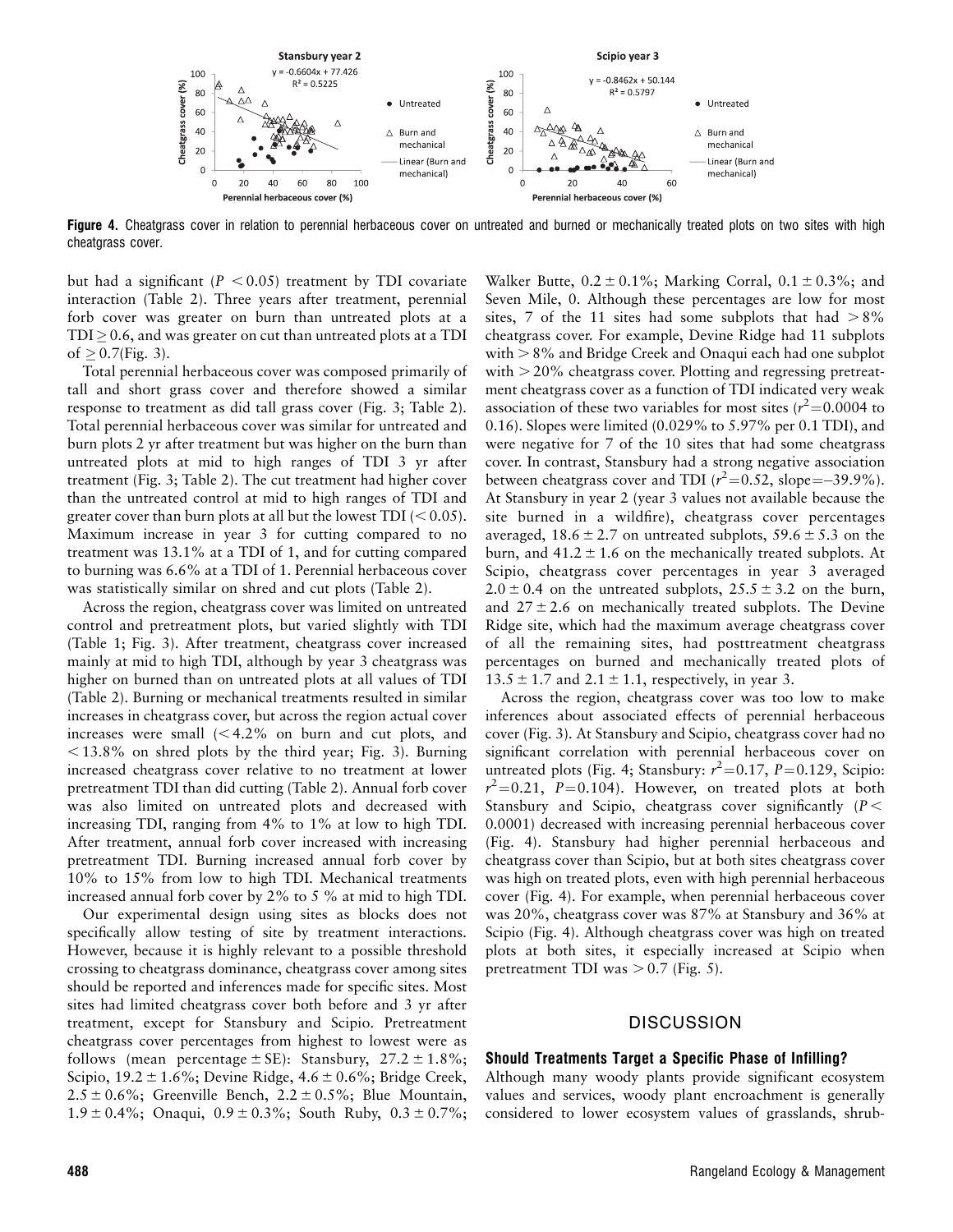

Figure 5. Ratio of cheatgrass to perennial herbaceous cover in relation to pretreatment tree dominance index for burn, cut, and shred tree control treatments at Scipio, Utah ( $r^2$  = 0.64).

steppe, and savannas (Archer et al. 2011). In the case of piñon and juniper tree encroachment into sagebrush communities, major concerns are that both valuable woody and herbaceous understory plants are depleted, and that increased fuel loads will result in high-severity fire, high mortality of understory vegetation, and weed dominance by invasive annuals. Resilience is the ability to regain, whereas resistance is the capacity to retain functional processes and components after disturbance (Chambers et al. 2014). Functional processes are assessed by measuring vital ecosystem attributes, which are useful in determining thresholds within successional models (Aronson et al. 1993a, 1993b; Pellant et al. 2005). Vegetation components considered vital to system function may indicate system resilience and successional trajectories. Because perennial herbs are a key component of sagebrush steppe systems (Miller et al. 2013, 2014; Pierson et al. 2013; Reisner et al. 2013; Williams et al. 2013; Chambers et al. 2014), failure of this component to increase in density and cover after tree reduction could indicate that infilling passed a biotic threshold prior to the implementation of treatments. Resilience-based management for conifer-encroached shrublands suggests that treatments need to be applied well before a biotic or abiotic threshold is crossed (Briske et al. 2006; Chambers et al. 2014). Because perennial herbaceous cover is critical to avoiding a biotic threshold of weed dominance and an abiotic threshold of interspace erosion, it is important to consider effects of vegetation treatments on the trajectory of perennial herbaceous cover.

Both prescribed fire and mechanical treatments by nature or design selectively reduce certain life forms or species. Burning decreased shrub cover at all but the advanced phases of infilling (high TDI) where shrub cover was already minimal, while cutting or shredding maintained or increased shrub cover at all phases, and increased perennial herbaceous cover most at mid to upper phases of infilling. This absolute increase in cover at mid and upper phases of infilling was a result of lower cover at these phases on untreated plots and high cover response after treatment (Fig. 3). For example, at year 3 and at a TDI of 0.1, total perennial herbaceous cover was 30.8%, 30.7%, and 33.2% on untreated, burned, and cut plots, respectively, across the region. However, at a mid TDI of 0.5, cover values were

19%, 22.8%, and 27.4%, and at an upper TDI of 0.95 they were 8.4%, 14.8%, and 21.3% for untreated, burned, and cut plots. These increases of cover above those on untreated plots for burn and cut treatments would be 3% and 8.4% at 0.5 TDI, and 6.4% and 12.9% at 0.95 TDI. Although burning and cutting greatly increased perennial herbaceous cover compared to the untreated plots at mid and high TDI, they did not increase absolute cover above that at low pretreatment TDI (34%) where encroachment was just beginning.

Across the region, shrub cover was reduced by tree infilling to a minimum at lower TDI than was perennial herbaceous cover. This varies from the model of Barney and Frischknecht (1974) where shrubs, not perennial herbs, were considered to be the last life form to survive tree infilling. Shrub cover did not necessarily decrease at a higher rate than perennial herbaceous cover with increased infilling, but was initially lower (Fig. 3). Because 50% of shrub cover was lost at a TDI  $> 0.4$ , and because fire greatly reduces shrub and especially sagebrush cover, maintenance of the shrub component requires using mechanical treatments instead of fire, and implementing those treatments at low to mid TDI. Prescribed fire at any TDI, or mechanical treatments implemented at mid to high TDI will result in a herbaceous-dominated plant community with more or less perennials or annuals. Maximum shrub cover returned 36–46 yr after fire in these systems in Utah (Barney and Frischknecht 1974). Mountain big sagebrush recovers 15–100 yr after fire, depending on postfire cool-season precipitation (Nelson et al. 2013), whereas Wyoming big sagebrush (Artemisia tridentata ssp. wyomingensis Beetle & Young) recovery is limited (Miller et al. 2013). Sagebrush species accounted for 68% of the total shrub cover and 50% of the shrub density on our sites (Miller et al. 2014). Burning piñon or juniper encroachment areas may increase cover of sprouting shrubs (Bates et al. 2013; Miller et al. 2013; Chambers et al. 2014), but not species of big sagebrush, which do not sprout and must establish from seed (Miller et al. 2013). Both burning and cutting increased sagebrush seedling density by the third year after treatment on our sites (Miller et al. 2014). There is some evidence that manual cutting may be less damaging to shrub cover than shredding, which is done using a tractor and could crush some shrubs. Cutting had 4.8% higher shrub cover than shredding at low to mid ranges of TDI 3 yr after treatment (Table 2).

Perennial herbs are critical components for the sagebrush steppe ecosystem. Abundant perennial grasses resist cheatgrass dominance (Chambers et al. 2007, 2014; Bates et al. 2005, 2011; Blank and Morgan 2012; Reisner et al. 2013; Miller et al. 2014) and increase infiltration in interspaces between shrub and tree mounds (Pierson et al. 2010, 2013; Williams et al 2013). Therefore perennial herbaceous, and especially grass, cover is key for resistance to crossing a biotic threshold to weed dominance and frequent fire, as well as for resistance to soil loss and crossing an abiotic threshold. Increases in perennial herbaceous cover occurred mainly from growth of residual plants, rather than new seedlings (Miller et al. 2014) and were probably the result of a longer period of soil water availability and growth in the spring associated with reduced water use and interception of precipitation by trees (Bates et al. 2000; Roundy et al. 2014). Mechanical treatments increased tall grass and perennial herbaceous cover earlier after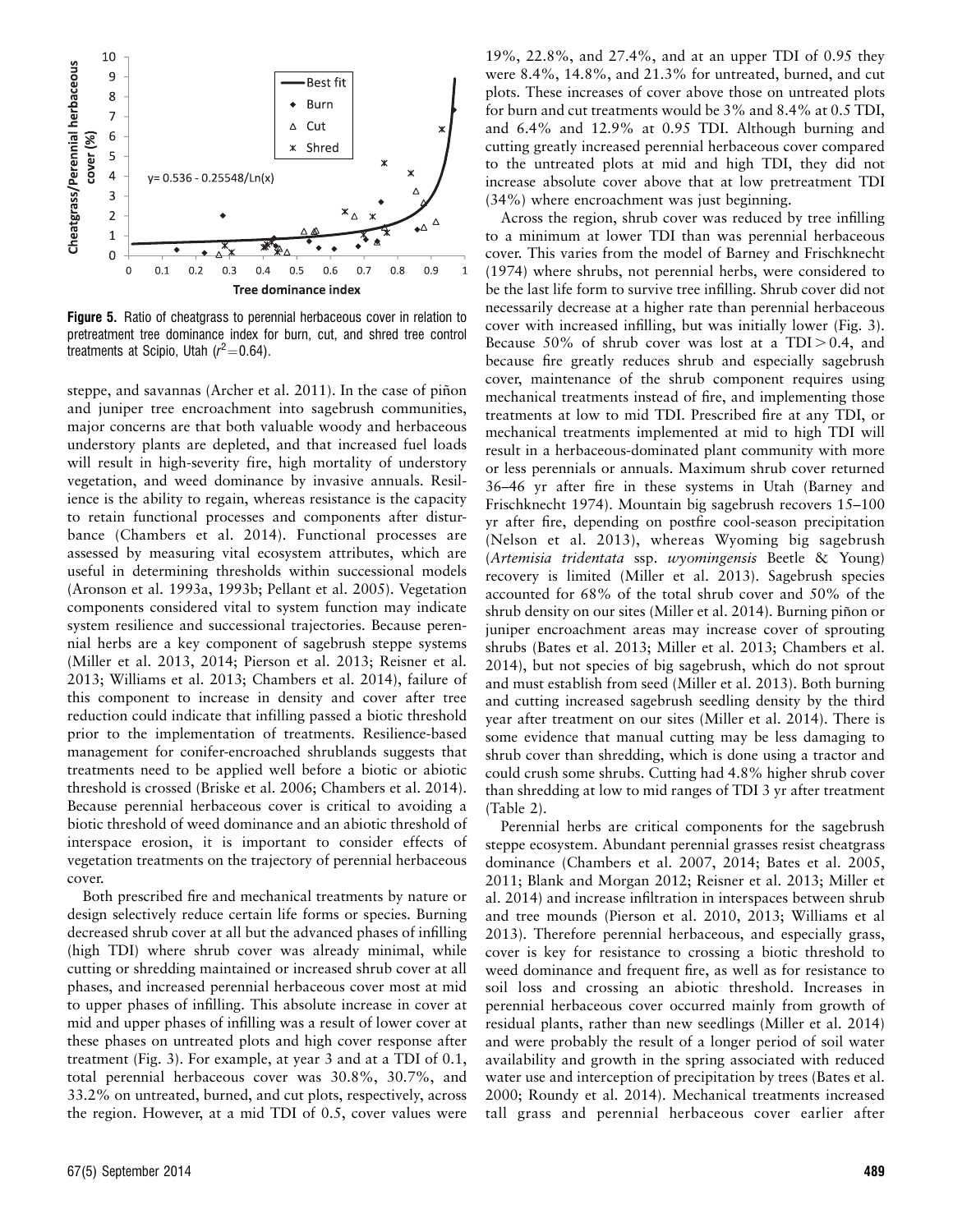treatment at lower phases of infilling, and by over twice the amount as did burning during the first 2–3 yr after treatment (Fig. 3). Miller et al. (2014) reported that burning initially decreased perennial herbaceous cover on these sites, but that cover recovered by the third year after treatment. In a study of western juniper woodlands on Steens Mountain, southeastern Oregon, Bates et al. (2013) found recovery of perennial herbaceous cover after burning Phase II (codominant trees with shrubs and perennial herbs) woodlands, but Phase III (dominant trees) woodlands had limited perennial herbaceous cover both before and after severe fire. We expect continued recovery of perennial herbaceous cover on our sites where cheatgrass cover is limited and residual perennials are already well adapted to the environmental conditions (Rew and Johnson 2010).

There are both advantages and disadvantages of fire compared to mechanical tree control. Shrubs, perennial herbs, and biological soil crusts respond better to mechanical treatments than to fire over the short term (Miller et al. 2014), but neither cutting nor shredding reduces woody ground fuels as well as burning (Young et al. 2014). Trees may recover more quickly after mechanical treatments than after fire. Resources made available by tree reduction may be used by tree seedlings (Chambers et al. 1999), small trees that were not treated, or trees sprouting from incomplete mechanical treatment. Tree cover reached 16% 71 yr after fire in Utah woodlands (Barney and Frischknect 1974). Infilling after chaining steadily reduced growth of understory cover and production starting at 5–8 yr after treatment (Tausch and Tueller 1977). Studies of mechanical treatments suggest that western juniper will return to dominance within 50 yr (Bates et al. 2005, 2006; O'Connor et al. 2013). Thus, mechanical tree control treatments will especially require follow-up maintenance to continue providing fuel control and understory benefits.

Both cutting and shredding reduce canopy fuels but increase surface fuels by maintaining shrub biomass, converting woody canopy fuels to down-and-dead 10-h and 100-h fuels, and by increasing herbaceous fuels (Young et al. 2014). Redistribution of fuels from the canopy to the ground may reduce wildfire spread and facilitate containment, but when a wildfire does occur, it may increase burning time and temperatures near the soil surface, resulting in higher fire severity. Increased fire severity could kill seeds and growing points of desirable vegetation and weeds and ultimately reduce perennial shrub and herbaceous cover as happened on the Stansbury site in this study. Because of this risk, some managers are conducting follow-up prescribed fire after mechanical treatments to avoid burning shrubs, reduce woody ground fuels, and favor desired vegetation (Brockway et al. 2002; Bates et al. 2006; Bates and Svejcar 2009; O'Conner et al. 2013). Posttreatment wildfires might create an opportune time to seed areas that have limited perennial residuals because high fire severity can reduce the cheatgrass seed bank (Young and Evans 1978). Seeding mountain big sagebrush steppe after prescribed fire to reduce encroached western juniper can greatly increase perennial grass abundance and decrease abundance of cheatgrass (Davies et al. 2014).

In the short term, we did not discover a tree-infilling point at which perennial herbaceous plants failed to respond

positively to tree reduction. Whether this increase is sufficient to lead to continued dominance by native perennials rather than invasive weeds remains to be seen. The hope is that increased growth and cover of desirable perennials (increased resilience) will prevent weed dominance (reinforced resistance). The greatest increase in perennial herbaceous cover occurred when trees were reduced at the highest phase of infilling that we measured and was associated with the greatest increase in time of soil water availability in the resource growth pool at that phase (Roundy et al. 2014). This increase in perennial herbaceous cover at higher phases of infilling was not sufficient to deplete soil water in the resource growth pool as well as the untreated plant community or vegetation treated at lower and mid phases of infilling (Roundy et al. 2014). This result leaves a concern that weeds could use these resources to invade and dominate before perennial species can increase fast enough to use the extra resources and resist weed dominance. Also, an abiotic threshold of soil loss may be crossed with advanced tree infilling as runoff is concentrated through interconnecting bare intercanopy areas with low infiltration rates (Pierson et al. 2013; Williams et al. 2013). As shown by these authors, fire reduces infiltration rates in canopy areas but increases them in intercanopy areas when perennial herbaceous cover increases.

# Cheatgrass Invasibility in Relation to Site, Treatment, and Infilling

The most obvious crossing of a biotic threshold with western juniper infilling is signaled by a change in fire regime resulting from fuel structural changes and replacement of native with exotic plants and seed pools (Bates et al. 2013; Miller et al. 2005). Three major factors interrelate in affecting annual weed invasion and dominance: weed adaptation to the abiotic environment, resource availability for weed use, and weed presence and propagule pressure. Cheatgrass dominance is more likely where environmental conditions best meet its requirements for germination, growth, and seed production (e.g., on sites that fit its fundamental niche well; Chambers et al. 2013). Although Roundy et al. (2007) found that cheatgrass germination requirements are generally met across a wide range of environmental conditions on Great Basin sagebrush rangelands, Chambers et al. (2007) found that cheatgrass growth and seed production were minimal on higher-elevation sites with low degree days and greatest on lower-elevation sites with greater degree days. Cheatgrass N uptake is greater than that of native perennial grasses at warmer temperatures (Leffler et al. 2013). Warmer temperature conditions at lower elevations or on south-facing slopes are sometimes associated with both lower perennial grass cover and higher cheatgrass cover (Rickard 1975; Koniak and Everett 1983; Everett and Sharrow 1985; Zouhar 2003; Condon et al. 2011). Warmer temperatures are obviously associated with cheatgrass adaptation, but only if there is sufficient time of available water for seed production and seedling establishment. Although the potential for cheatgrass dominance increases from frigid (cool) to mesic (warm) soil temperature regimes (Chambers et al. 2014), frigid soils on the warm end of the soil temperature gradient may support cheatgrass dominance after severe fire that decreases perennial grass density (Bates et al. 2013). Cheatgrass cover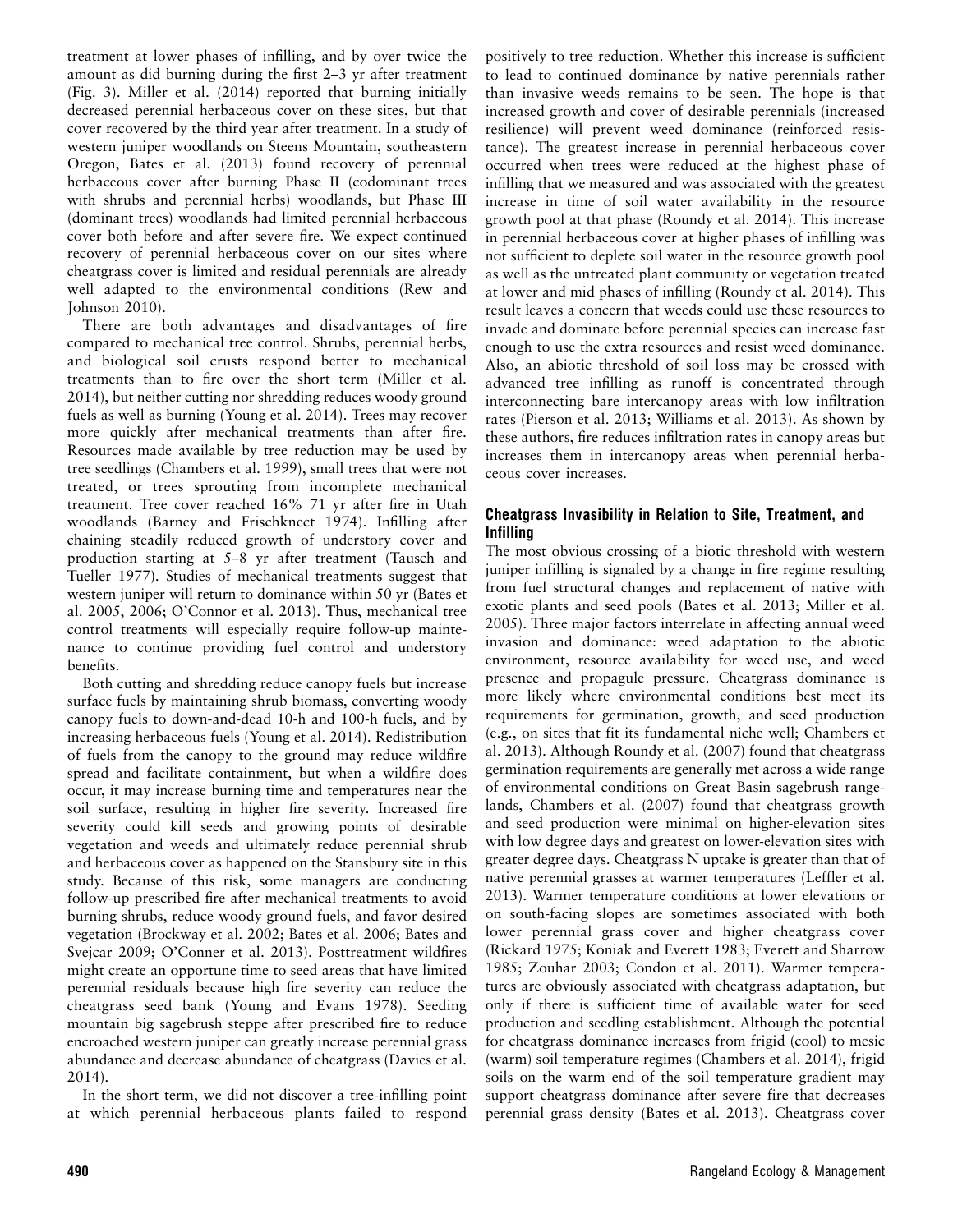both before and after tree reduction treatments was highest on our Stansbury and Scipio sites. In an ordination of seasonal soil water and temperature for these sites (Roundy et al. 2014), both Stansbury and Scipio were warmer, while Stansbury was wet and Scipio dry in relation to the other sites. Soil temperature regimes were classified as cool mesic for Stansbury and as warm mesic for Scipio. We expect that our warmer sites are most at risk to cheatgrass dominance unless constrained by lack of resource availability associated with perennial herbaceous growth.

Cheatgrass dominance is constrained within the range of sites that it is more or less adapted to by perennial herbaceous competitors (realized niche; Chambers et al. 2007, 2013). Cheatgrass and other invasive species are most likely to invade and dominate where resources are not consistent enough to support high cover and growth of perennial competitors (Davis et al. 2000). In addition to having temperatures that are less favorable to cheatgrass, higher-elevation Wyoming big sagebrush, mountain big sagebrush, and mountain brush communities with higher productivity and more consistent resource availability are more resilient and recover both sagebrush and perennial herbaceous dominance after disturbance much better than drier and lower-elevation Wyoming sagebrush and salt desert shrub communities (Chambers et al. 2013, 2014).

Tree reduction increases time of soil water availability during the critical spring growing season and this increase is greatest where pretreatment tree cover is highest and understory cover least (Roundy et al. 2014). Increased soil water availability after tree reduction at high phases of infilling continues at least 4 yr after treatment (Roundy et al. 2014). Burning increases soil temperatures and mechanically treating trees modifies the microenvironment to support both increased weed and perennial plant growth (Young et al. 2013a, Roundy et al. 2014). Tree reduction also increases available N (Bates et al. 2000, 2002; Young 2012). Whether desirable perennial plants or weeds such as cheatgrass use these resources and dominate over the long term could be highly dependent on the phase of infilling at which treatments are applied. In the study of Bates et al. (2013), cheatgrass dominated burned Phase III western juniper woodlands where perennial grass cover was low  $(< 3\%)$  both before and after fire, and the high-severity fire reduced density by 95%. In contrast, Phase II woodlands with about 10% perennial grass cover prior to burning recovered and were not dominated by cheatgrass after moderate-severity fire. This led the authors to conclude that their Phase III woodlands had crossed a recovery threshold. They considered that burned woodlands would recover their native species composition if densities exceed 1 perennial grass plant  $\cdot$  m<sup>-2</sup> and 5 perennial forb plants  $m^{-2}$ . High fire severity and the associated mortality of perennial grasses on the Phase III woodlands in this study may have been increased by felling a third of the trees and letting them dry over the summer before conducting the prescribed fire.

Increases in annual weed cover the first few years after tree reduction treatments may give way to perennial dominance in time, but differential site conditions and posttreatment management result in a wide array of long-term responses in dominance from annual weeds to desirable perennials (Bates et al. 2000; Bates et al. 2013; Miller et al. 2005, 2014). Across

our regional study, cheatgrass cover was increased by burning at low to high phases of infilling, and at mid to high phases of infilling by mechanical treatments (Fig. 3; Table 2). By 3 yr after treatment, cheatgrass cover increased across the region to a maximum of 5.9% on burned plots and a maximum of 5.6% on cut plots at a TDI of 1 (Fig. 3). Cheatgrass dominance affects fire potential, behavior, and frequency (Brooks 2008), and has been predicted to increase the likelihood of fire by  $> 60\%$  when cover exceeds 20% (Link et al. 2006). Cheatgrass cover can vary widely among years ranging from  $\lt 5\%$  on dry years to almost 25% on wet years on the same site (Bates et al. 2007). Because most of our sites had much higher total perennial herbaceous than cheatgrass cover, we may conclude that tree reduction did not put most of our sites at risk by 3 yr after treatment. Although perennial herbaceous cover increased most when trees were reduced at high pretreatment TDI, the increase in cover after 3 yr did not result in as high an absolute cover (14% on burn plots, 20.6% on cut plots) as was present at the lowest TDI and initial phases of infilling (34%; Fig. 3). Bybee (2013) found that cheatgrass cover was usually  $\langle 10\% \rangle$  on tree-shredded sites that had  $>30\%$  perennial herbaceous cover. The ultimate dominance of perennial herbaceous species or cheatgrass and other weeds may take some years to express on most of our sites and will be driven by environmental and management conditions over time.

The Stansbury and Scipio sites had the highest cheatgrass cover before treatment and also had the highest posttreatment cheatgrass cover, which underscores the importance of propagule pressure to postdisturbance weed dominance (Davies and Sheley 2007; Davies and Johnson 2011). The pattern of increased cheatgrass cover in relation to pretreatment infilling varied for the two sites. By 2 yr after treatment, Stansbury had high cheatgrass cover on untreated and treated subplots and cheatgrass cover actually decreased with increasing pretreatment TDI. At this site, cheatgrass cover was high enough on all treated plots, regardless of pretreatment TDI, to cause high susceptibility to fire. By 3 yr after treatment at Scipio, cheatgrass cover was limited on untreated plots, but increased with increasing pretreatment TDI on treated plots. On treated plots at both sites, cheatgrass cover decreased with increasing perennial herbaceous cover (Fig. 4). Cheatgrass cover at both sites was high, even with high perennial herbaceous cover. At Scipio, the ratio of cheatgrass : perennial herbaceous cover on treated plots increased exponentially above a pretreatment TDI of 0.7 (Fig. 5). Cheatgrass : perennial herbaceous cover ratios would still be considered high  $(> 0.5)$  at all pretreatment TDIs at this site (Fig. 5). At Stansbury and Scipio and on a number of other sites we observed that cheatgrass cover and growth was limited in small patches  $\langle \leq 5 \rangle$  m diameter) of high perennial grass cover, indicating a smaller scale  $(30\times33 \text{ m})$  of perennial herbaceous constraint on cheatgrass than we measured at the subplot scale and graphed in Figure 4. This suggests that increases in perennial cover could reduce cheatgrass cover over time on these sites. High environmental suitability to cheatgrass supported high cheatgrass cover and propagule pressure before tree reduction at the Stansbury and Scipio sites. This led to high cheatgrass cover when resource availability was increased by tree reduction.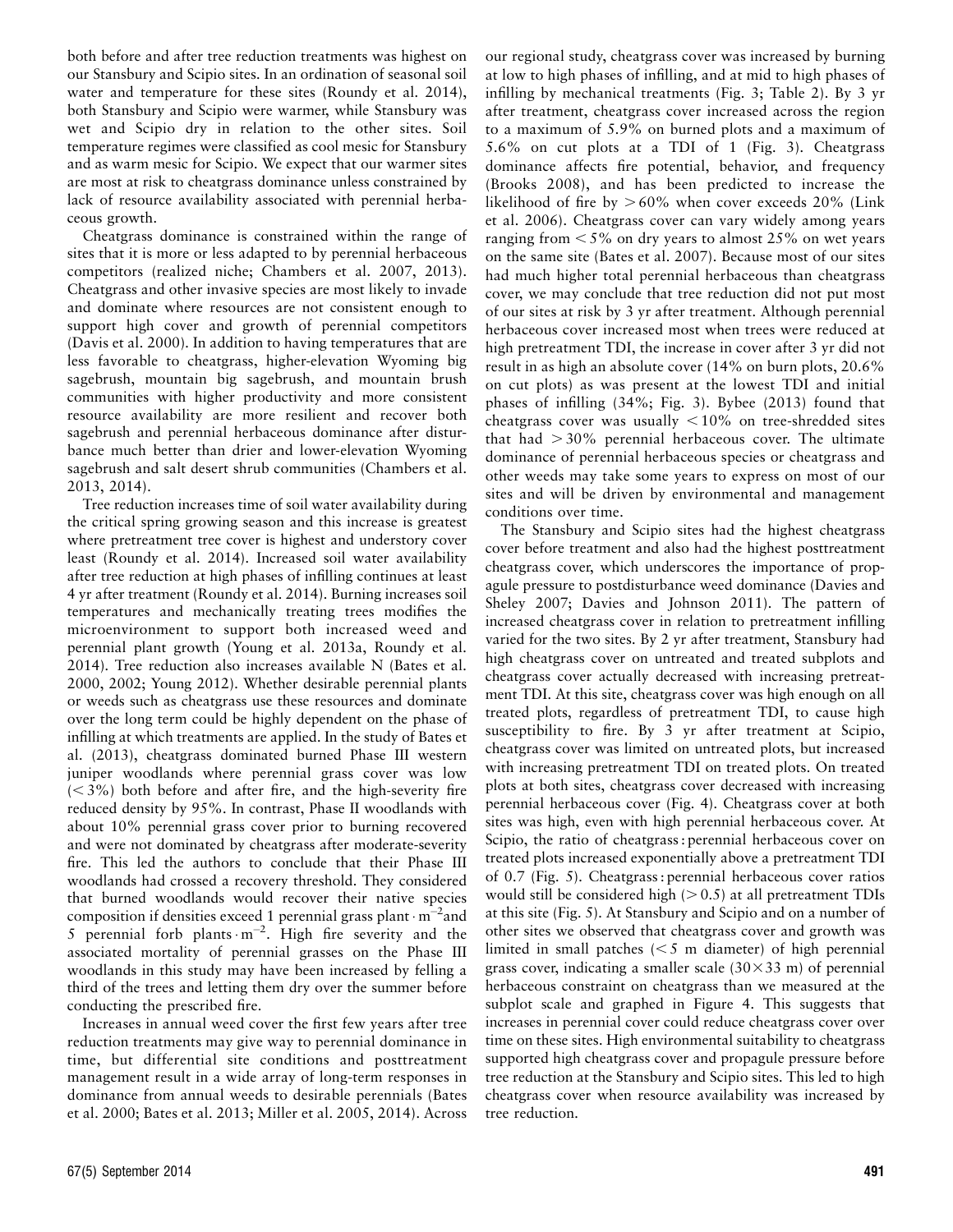## MANAGEMENT IMPLICATIONS

Managers of sagebrush steppe systems want to know which fuel control treatments will produce the most favorable vegetation response, and at which phase of infilling treatments should be applied. Favorable vegetation responses are increased native shrub, perennial grass, and perennial forb cover, and decreased invasive weed cover. Managers also are concerned that treatment at an advanced phase of infilling could result in weed dominance. Over the short term (3 yr after treatment), we found that mechanical treatments of cutting and shredding trees maintained shrub cover when applied at lower phases of infilling and increased perennial herbaceous cover when applied at mid to high phases of tree infilling. Burning decreased shrub cover at all but upper phases of infilling where it was already limited by infilling and slightly increased perennial herbaceous cover at mid to high phases of infilling. However, response of perennial herbaceous cover to burning was lower in magnitude and was delayed more years after treatment than response to mechanical treatments. Burning increased cheatgrass cover at low to high phases of infilling whereas mechanical treatments increased cheatgrass cover at mid to high phases of infilling. To maintain shrub cover we recommend mechanically treating at low to mid phases of infilling. Where maintaining shrubs in not a major objective, many sites that have lost shrub cover due to advanced infilling will still have increased perennial herbaceous cover after tree reduction. Where sites appear susceptible to high weed dominance, as indicated by mesic (warm) to warm frigid (cool) soil temperature regimes, high pretreatment weed cover, or limited perennial herbaceous cover, we recommend mechanical treatment. If these sites are burned, or mechanically treated with low perennial herbaceous cover, we recommend seeding in conjunction with tree control. Perennial herbaceous cover is critical to resisting weed dominance, as well as to maintaining high infiltration rates and avoiding erosion in interspaces between shrubs and trees.

Although mechanical treatments had better shrub and perennial herbaceous response than prescribed fire, they also leave more surface fuels. These fuels could increase subsequent wildfire severity, resulting in decreased perennial cover and potential weed dominance. Because of the potential risk of plant mortality when wildfires burn mechanical fuel treatments, some managers are using cool-season patch burns and other follow-up burning strategies to reduce mechanically treated fuels. Especially after mechanical treatment, trees begin infilling with the growth of seedlings, untreated small trees, and growth of branches or buds not removed by treatment. Thus, tree control treatments will require follow-up maintenance to continue providing fuel control and understory benefits. Most significantly for our study, we have shown that perennial herbaceous plants have responded favorably to tree control treatments across a range of sites in the Great Basin, and that response has occurred at mid to high phases of infilling. This may be reassuring to land managers who must apply treatments across a landscape composed of various phases of infilling. Considering that nontreatment can lead to near complete loss of residuals and high-severity wildfires on some encroachment sites, our results suggest that although fuel control treatments will be most beneficial in the early to mid phases of tree

encroachment, they may still be viable management options for increasing understory cover across a range of sites and tree cover gradients.

## ACKNOWLEDGMENTS

We acknowledge the Bureau of Land Management and US Forest Service personnel who planned and implemented treatments and the numerous students who collected field data. This is Contribution Number 78 of the Sagebrush Steppe Treatment Evaluation Project (SageSTEP), funded by the US Joint Fire Science Program, the Bureau of Land Management, the National Interagency Fire Center, and the Great Northern Landscape Conservation Cooperative.

# LITERATURE CITED

- ARCHER, S. R., K. W. DAVIES, T. E. FULBRIGHT, K. C. MCDANIEL, B. P. WILCOX, AND K. I. PREDICK. 2011. Brush management as a rangeland conservation strategy: a critical evaluation. In: D. D. Briske [ED.]. Conservation benefits of rangeland practices. Washington, DC, USA: US DEPARTMENT OF AGRICULTURE NATURAL RESOURCES CONSERVATION SERVICE. p. 105–170.
- ARONSON, J., C. FLORET, E. LE FLO'H, C. OVALLE, AND R. PONTANIER. 1993a. Restoration and rehabilitation of degraded ecosystems of arid and semi-arid lands. I. A view from the south. Restoration Ecology 1:8-17.
- ARONSON, J., C. FLORET, E. LE FLO'H, C. OVALLE, AND R. PONTANIER. 1993b. Restoration and rehabilitation of degraded ecosystems of arid and semi-arid lands. II. Case studies in Southern Tunisia, central Chile, and Northern Cameroon. Restoration Ecology 1:168–187.
- BARNEY, M. A., AND N. C. FRISCHKNECHT. 1974. Vegetation changes following fire in the pinyon–juniper type of west-central Utah. Journal of Range Management 27:91-96.
- BATES, J. D., K. W. DAVIES, AND R. N. SHARP. 2011. Shrub-steppe early succession following juniper cutting and prescribed fire. Environmental Management 47:468–481.
- BATES, J. D., R. F. MILLER, AND T. J. SVEJCAR. 2000. Understory dynamics in cut and uncut western juniper woodlands. Journal of Range Management 53:119–126.
- BATES, J. D., R. F. MILLER, AND T. J. SVEJCAR. 2005. Long-term succession trend following western juniper cutting. Rangeland Ecology & Management 58:533– 541.
- BATES, J. D., R. F. MILLER, AND K. W. DAVIES. 2006. Restoration of quaking aspen woodlands invaded by western juniper. Rangeland Ecology & Management 59:88–97.
- BATES, J. D., R. F. MILLER, AND T. J. SVEJCAR. 2007. Long-term vegetation dynamics in a cut western juniper woodland. Western North American Naturalist 67:549–561.
- BATES, J. D., R. N. SHARP, AND K. W. DAVIES. 2013. Sagebrush steppe recovery after fire varies by development phase of Juniperus occidentalis woodland. International Journal of Wildland Fire doi:10.1071/WF12206
- BATES, J. D. AND T. J. SVEJCAR. 2009. Herbaceous succession after burning of cut western juniper trees. Western North American Naturalist 69:9–25.
- BATES, J. D., T. J. SVEJCAR, AND R. F. MILLER. 2002. Effects of juniper cutting on nitrogen mineralization. Journal Arid Environments 51:221–234.
- BESTELMEYER, B. T., K. M. HAVSTAD, B. DAMINDSUREN, G. HAN, J. R. BROWN, J. E. HERRICK, C. M. STEELE, AND D. P. C. PETERS. 2009. Resilience theory in models of rangeland ecology and restoration: the evolution and application of a paradigm. In: R. J. Hobbs and K. N. Suding [EDS.]. New models for ecosystem dynamics and restoration. Washington, DC, USA: Island Press (publication sponsored by Society for Ecological Restoration International). p. 78–95.
- BLANK, R. R., AND T. MORGAN. 2012. Suppression of Bromus tectorum L. by established perennial grasses: potential mechanisms-part 1. Applied and Environmental Soil Science 2012:1–9.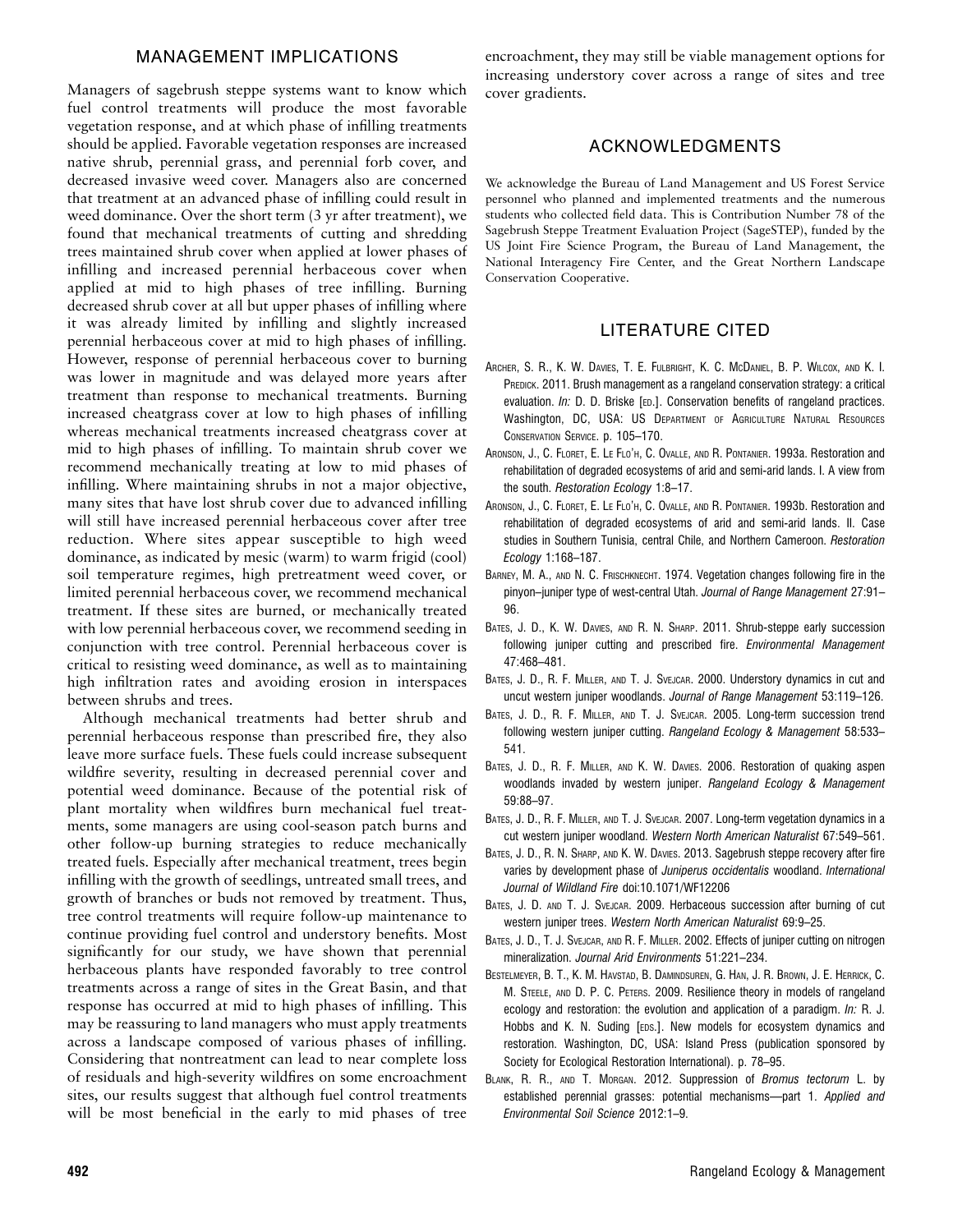- BRISKE, D. D., S. D. FUHLENDORF, AND F. E. SMEINS. 2006. A unified framework for assessment and application of ecological thresholds. Rangeland Ecology & Management 59:225–236.
- BROCKWAY, D. G., R. G. GATEWOOD, AND R. B. PARIS. 2002. Restoring grassland savannas from degraded pinyon–juniper woodlands: effects of mechanical overstory reduction and slash treatment alternatives. Environmental Management 64:179– 197.
- BROOKS, M. L. 2008. Plant invasions and fire regimes. In: K. Zouhar, J. K. Smith, S. Sutherland, and M. L. Brooks [EDS.]. Wildland fire in ecosystems, fire and nonnative invasive plants. Ogden, UT, USA: US Department of Agriculture, Forest Service, RMRS-GTR-42-volume 6. p 33–45.
- BYBEE, J. 2013. Understory vegetation response to mechanical mastication of piñon and juniper woodlands [thesis]. Provo, UT, USA: Brigham Young University. 28 p.
- CHAMBERS, J., B. BRADLEY, C. BROWN, C. D'ANTONIO, M. GERMINO, J. GRACE, S. HARDEGREE, R. MILLER, AND D. PYKE. 2013. Resilience to stress and disturbance and resistance to Bromus tectorum L. invasion in cold desert shrublands of western North America. Ecosystems 17:360–375. doi:10.1007/s10021-013-9725-5
- CHAMBERS, J. C., R. F. MILLER, D. I. BOARD, D. A. PYKE, B. A. ROUNDY, J. B. GRACE, E. W. SCHUPP, AND R. J. TAUSCH. 2014. Resilience and resistance of sagebrush ecosystems: implications for state and transition models and management treatments. Rangeland Ecology & Management 67:440–454.
- CHAMBERS, J. C., B. A. ROUNDY, R.R. BLANK, S. E. MEYER, AND A. WHITTAKER. 2007. What makes Great Basin sagebrush systems invasible by *Bromus tectorum*? Ecological Monographs 77:117–145.
- CHAMBERS, J. C., S. B. VANDER WALL, AND E. W. SCHUPP. 1999. Seed and seedling ecology of piñon and juniper species in the pygmy woodlands of western North America. Botanical Review 65:1–38.
- CLINE, N. L., B. A. ROUNDY, F. B. PIERSON, P. KORMOS, AND C. J. WILLIAMS. 2010. Hydrologic response to mechanical shredding in juniper woodland. Rangeland Ecology & Management 63:467–477.
- CONDON, L., P. J. WEISBERG, AND J. C. CHAMBERS. 2011. Abiotic and biotic influences on Bromus tectorum invasion and Artemisia tridentata recovery after fire. International Journal of Wildland Fire 20:1–8.
- DAVIES, K. W., J. D. BATES, M. D. MADSEN, AND A. M. NAFUS. 2014. Restoration of mountain big sagebrush steppe following prescribed burning to control western juniper. Environmental Management 53:1015–1022.
- DAVIES, K. W. AND D. D. JOHNSON. 2011. Are we ''missing the boat'' on preventing the spread of invasive plants in rangelands? Invasive Plant Science and Management 4:166–171.
- DAVIES, K. W. AND R. SHELEY. 2007. A conceptual framework for preventing the spatial dispersal of invasive plants. Weed Science 55:178–184.
- DAVIS, M. A., J. P. GRIME, AND K. THOMPSON. 2000. Fluctuating resources in plant communities: a general theory of invasibility. Journal of Ecology 88:528–534.
- EVERETT, R. L. AND S. H. SHARROW. 1985. Understory response to tree harvesting of singleleaf pinyon and Utah juniper. Great Basin Naturalist 45:105–112.
- EVERS, L., R. F. MILLER, P. S. DOESCHER, M. HEMSTROM, AND R. P. NEILSON. 2013. Simulating successional trajectories in sagebrush ecosystems under varying management inputs using a state-and-transition modeling framework. Range Ecology & Management 66:313–329.
- HERRICK, J. E., J. W. VAN ZEE, K. M. HAVSTAD, L. M. BURKETT, AND W. G. WHITFORD. 2009. Monitoring manual for grassland, shrubland, and savannah ecosystems. Tucson, AZ, USA: University of Arizona Press. 206 p.
- KONIAK, S. D. AND R. L. EVERETT. 1983. Soil seed reserves in successional stages of pinyon woodland. American Midland Naturalist 108:295–303.
- LEFFLER, A. J., J. J. JAMES, AND T. A. MONACO. 2013. Temperature and functional traits influence differences in nitrogen uptake capacity between native and invasive grasses. Oecologia 171:51–60.
- LEFFLER, A. J. AND R. J. RYEL. 2012. Resource pool dynamics: conditions that regulate species interactions and dominance. In: T. A. Monaco and R. L. Sheley [EDS.]. Invasive plant ecology and management: linking processes to practice. Oxfordshire, UK: CAB International. p. 57–78.
- LINK, S.O., C. W. KEELER, R. W. HILL, AND E. M. HAGEN. 2006. Bromus tectorum cover mapping and fire risk. International Journal of Wildland Fire 15:113–119.
- LITTELL, R. C., MILLIKEN, G. A., W. W. STROUP, R. D. WOLFINGER, AND O. SCABENBERGER. 2006. SAS<sup>®</sup> for mixed models, 2nd ed. Cary, NC, USA: SAS Institute, Inc. 813 p.
- LOUGHLIN, T. 2006. Improved experimental design and analysis for long-term experiments. Crop Science 46:2492–2506.
- MCIVER, J. AND M. BRUNSON. 2014. Multidiciplinary, multisite evaluation of alternative sagebrush steppe restoration treatments: the SageSTEP project. Rangeland Ecology & Management 67:435–439.
- MCIVER, J. D., M. BRUNSON, S. C. BUNTING, J. C. CHAMBERS, N. DEVOE, P. DOESCHER, J. GRACE, D. JOHNSON, S. KNICK, R. MILLER, M. PELLANT, F. PIERSON, D. PYKE, K. ROLLINS, B. ROUNDY, E. SCHUPP, R. TAUSCH, AND D. TURNER. 2010. The sagebrush steppe treatment evaluation project (SageSTEP): a test of state-and- transition theory. Fort Collins, CO, USA: US Department of Agriculture, Forest Service, RMRS-GTR-237. 16 p.
- MILLER, R. F., J. D. BATES, T. J. SVEJCAR, F. B. PIERSON, AND L. E. EDDLEMAN. 2005. Biology, ecology, and management of western juniper (Juniperus occidentalis). Corvallis, OR, USA: OREGON STATE UNIVERSITY AGRICULTURAL EXPERIMENT STATION TECHNICAL BULLETIN 152. 82 p.
- MILLER, R. F., J. C. CHAMBERS, D. A. PYKE, F. B. PIERSON, AND J. C. WILLIAMS. 2013. Fire effects on vegetation and soils in the Great Basin region and the role of site characteristics. Fort Collins, CO, USA: US Department of Agriculture, Forest Service, Rocky Mountain Research Station. Gen. Tech. Report RMRS-GTR-308. 126 p.
- MILLER, R. F., J. RATCHFORD, B. A. ROUNDY, R. J. TAUSCH, C. PEREIA, A. HULET, AND J. CHAMBERS. 2014. Response of conifer-encroached shrublands in the Great Basin to prescribed fire and mechanical treatments. Rangeland Ecology & Management 67:468–481.
- MILLER, R. F., T. J. SVEJCAR, AND J. A. ROSE. 2000. Impacts of western juniper on plant community composition and structure. Journal of Range Management 53:574– 585.
- MILLER, R. F. AND R. J. TAUSCH. 2001. The role of fire in pinyon and juniper woodlands: a descriptive analysis. In: K. E. M. Galley and T. P. Wilson [EDS.]. Proceedings of the invasive species workshop: the role of fire in the control and spread of invasive species. Tallahassee, FL, USA: Tall Timbers Research Station Miscellaneous Publication 11. p. 15–30.
- MILLER, R. F., R. J. TAUSCH, E. D. MCARTHUR, D. D. JOHNSON, AND S. C. SANDERSON. 2008. Age structure and expansion of piñon-juniper woodlands: a regional perspective in the Intermountain West. Fort Collins, CO, USA: US Department of Agriculture, Forest Service, Rocky Mountain Research Station. Res. Pap. RMRS-RP-69. 15 p.
- NELSON, Z. J., P. J. WEISBERG, AND S. G. KITCHEN. 2013. Influence of climate and environment on post-fire recovery of mountain big sagebrush. International Journal of Wildland Fire 23:131–142.
- O'CONNER, C., R. MILLER, AND J. D. BATES. 2013. Vegetation response to western juniper slash treatments. Environmental Management 52:553–566.
- PELLANT, M., D. A. PYKE, P. SHAVER, AND J. E. HERRICK. 2005. Interpreting indicators of rangeland health. Version 4. USDI BUREAU OF LAND MANAGEMENT TECHNICAL REFERENCE 1734-6. Denver, CO, USA: BLM National Business Center. 122 p.
- PIERSON, F. B., C. J. WILLIAMS, S. P. HARDEGREE, P. E. CLARK, P. R. KORMOS, AND O. Z. AL-HAMDAN. 2013. Hydrologic and erosion responses of sagebrush steppe following juniper encroachment, wildfire, and tree cutting. Rangeland Ecology & Management 66:274–289.
- PIERSON, F. B., C. J. WILLIAMS, P. R. KORMOS, S. P. HARDEGREE, P. E. CLARK, AND B. M. RAU. 2010. Hydrologic vulnerability of sagebrush steppe following pinyon and juniper encroachment. Rangeland Ecology & Management 63:614–629.
- PRISM CLIMATE GROUP. 2011. PRISM climate data. Available at: http://prism. oregonstate.edu. Accessed 2011.
- PYKE, D. A., M. L. BROOKS, AND C. D'ANTONIO. 2010. Fire as a restoration tool: a decision framework for predicting the control or enhancement of plants using fire. Restoration Ecology 18:274–284.
- RAU, B. M., D. W. JOHNSON, R. R. BLANK, R. J. TAUSCH, B. A. ROUNDY, R. F. MILLER, T. G. CALDWELL, AND A. LUCCHESI. 2011. Woodland expansion's influence on belowground carbon and nitrogen in the Great Basin US. Journal of Arid Environments 75:827– 835.